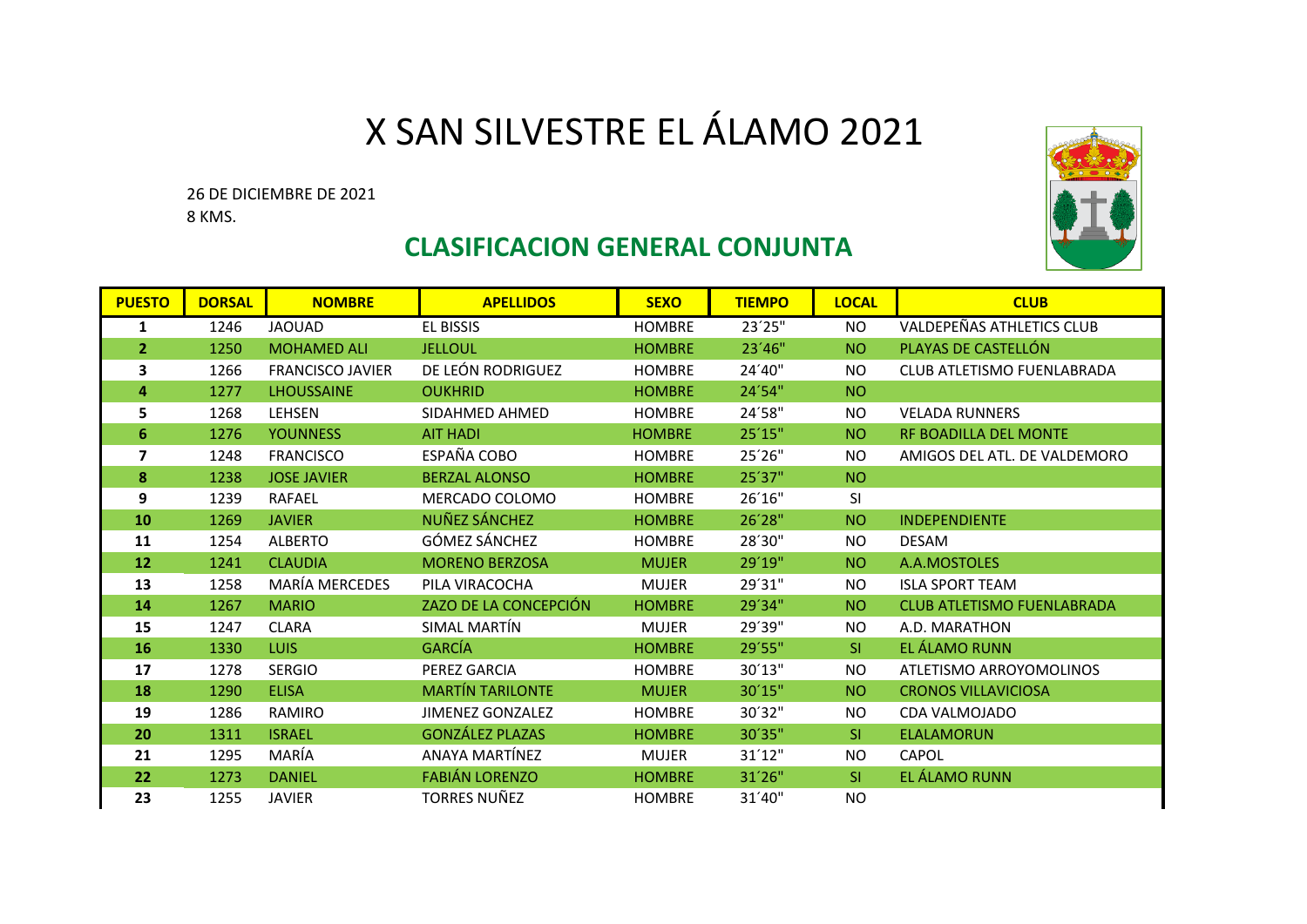| 24 | 1271 | <b>FELIPE</b>        | MUÑOZ ALCON                | <b>HOMBRE</b> | 31'42" | SI.       | EL ÁLAMO RUN                        |
|----|------|----------------------|----------------------------|---------------|--------|-----------|-------------------------------------|
| 25 | 1234 | MANUEL               | <b>MARQUEZ PEREZ</b>       | <b>HOMBRE</b> | 31'48" | NO.       | <b>CD.FUENLA RUNNERS</b>            |
| 26 | 1257 | <b>GONZALO</b>       | <b>BERNABÉ MARTÍN</b>      | <b>HOMBRE</b> | 32'21" | <b>NO</b> | <b>ISLA SPORT TEAM</b>              |
| 27 | 1299 | CÉSAR                | PÉREZ GRANADOS             | <b>HOMBRE</b> | 32'50" | NO.       | <b>GLOBALFITBOX</b>                 |
| 28 | 1292 | <b>DANIEL</b>        | <b>CRESPO FUENTES</b>      | <b>HOMBRE</b> | 33'04" | <b>NO</b> | <b>C.D.E FUENLA RUNNERS</b>         |
| 29 | 1325 | <b>ISMAEL</b>        | SALMI                      | <b>HOMBRE</b> | 33'06" | SI        |                                     |
| 30 | 1312 | <b>MOHAMED</b>       | EL YAGHMOURI ELGHAMRI      | <b>HOMBRE</b> | 33'08" | <b>NO</b> | <b>GLADIADORES T. DE LA CALZADA</b> |
| 31 | 1313 | <b>KHAYR EDDINE</b>  | EL YAGHMOURI               | <b>HOMBRE</b> | 33'10" | <b>NO</b> |                                     |
| 32 | 1293 | <b>LAURA</b>         | <b>IZQUIERDO GUTIÉRREZ</b> | <b>MUJER</b>  | 33'12" | <b>NO</b> | <b>TEAM CLAVERÍA</b>                |
| 33 | 1256 | <b>JOSE FCO</b>      | <b>MORAL PEDRERO</b>       | <b>HOMBRE</b> | 33'15" | <b>NO</b> |                                     |
| 34 | 1249 | <b>CARLOS</b>        | <b>SANCHEZ INFANTES</b>    | <b>HOMBRE</b> | 33'20" | <b>NO</b> |                                     |
| 35 | 1282 | <b>FERNANDO</b>      | <b>MARTIN JIMENEZ</b>      | <b>HOMBRE</b> | 33'22" | NO.       | C.D.E. FUENLA RUNNERS               |
| 36 | 1304 | <b>DAVID</b>         | <b>SANCHEZ MAESTRO</b>     | <b>HOMBRE</b> | 33'30" | SI        | <b>ELALAMORUN</b>                   |
| 37 | 1303 | <b>JUAN</b>          | <b>GALLARDO SANCHEZ</b>    | <b>HOMBRE</b> | 33'34" | SI        | EL ÁLAMO RUNN                       |
| 38 | 1275 | <b>ARACELI</b>       | MARTÍNEZ DEL ÁLAMO         | <b>MUJER</b>  | 33'37" | <b>NO</b> | <b>AGUAVERDE</b>                    |
| 39 | 1309 | <b>IVAN</b>          | <b>RAYA PARRA</b>          | <b>HOMBRE</b> | 33'43" | NO.       | <b>DESAFIO RUNNING MOSTOLES</b>     |
| 40 | 1259 | <b>RAÚL</b>          | <b>BENÍTEZ MEJÍAS</b>      | <b>HOMBRE</b> | 33'45" | <b>NO</b> | <b>CD.FUENLA RUNNERS</b>            |
| 41 | 1329 | ANDRÉS               | MUÑOZ SÁNCHEZ              | <b>HOMBRE</b> | 33'55" | <b>SI</b> | EL ALAMO RUNN                       |
| 42 | 1297 | <b>OLGA</b>          | <b>CENTENO</b>             | <b>MUJER</b>  | 33'56" | <b>NO</b> | <b>RUNNING LATE GAVIA</b>           |
| 43 | 1298 | <b>JESÚS</b>         | FERNÁNDEZ MATEOS           | <b>HOMBRE</b> | 33'56" | <b>NO</b> | RUNNING LA GAVIA                    |
| 44 | 1251 | <b>JOSE JAVIER</b>   | <b>JURADO MAESTRO</b>      | <b>HOMBRE</b> | 34'25" | SI        |                                     |
| 45 | 1233 | <b>ALBERTO</b>       | <b>HUERTA TEJEDOR</b>      | <b>HOMBRE</b> | 34'41" | <b>NO</b> |                                     |
| 46 | 1274 | <b>CARLOS</b>        | <b>GIL MORAL</b>           | <b>HOMBRE</b> | 34'45" | <b>NO</b> | <b>CDE. FUENLA RUNNERS</b>          |
| 47 | 1270 | LAURA                | MUELAS GÓMEZ               | <b>MUJER</b>  | 34'53" | <b>NO</b> | <b>CLUB CORREDORES</b>              |
| 48 | 1310 | <b>VANESSA</b>       | <b>GARCIA GARCIA</b>       | <b>MUJER</b>  | 34'54" | <b>NO</b> | <b>ATLETISMO MORATA</b>             |
| 49 | 1306 | <b>ALBERTO</b>       | <b>GARCIA GONZALEZ</b>     | <b>HOMBRE</b> | 34'56" | SI        |                                     |
| 50 | 1284 | <b>LUNA</b>          | <b>GARCIA MIGUEL</b>       | <b>MUJER</b>  | 35'00" | <b>NO</b> | <b>ARROYOMOLINOS</b>                |
| 51 | 1335 | ALEJANDRO            | <b>MURO</b>                | <b>HOMBRE</b> | 35'30" | si        |                                     |
| 52 | 1235 | <b>LUCAS BENITEZ</b> | <b>MOLINA</b>              | <b>HOMBRE</b> | 35'33" | <b>NO</b> | <b>CDE.FUENLA RUNNERS</b>           |
| 53 | 1321 | <b>ALFREDO</b>       | ARANDA SÁNCHEZ             | <b>HOMBRE</b> | 35'46" | <b>NO</b> |                                     |
| 54 | 1326 | <b>CHRISTIAN</b>     | <b>DIAZ</b>                | <b>HOMBRE</b> | 35'48" | SI        | EL ALAMO RUN                        |
| 55 | 1287 | ALEJANDRO            | CASTELL CEREZO             | <b>HOMBRE</b> | 36'10" | <b>NO</b> | CDA VALMOJADO                       |
| 56 | 1262 | <b>IGNACIO</b>       | <b>BATRES CASADO</b>       | <b>HOMBRE</b> | 36'17" | <b>NO</b> | <b>FORO RUNNERS</b>                 |
| 57 | 1319 | <b>ESTER</b>         | <b>MORALES</b>             | <b>MUJER</b>  | 36'17" | NO.       | EL ALAMO                            |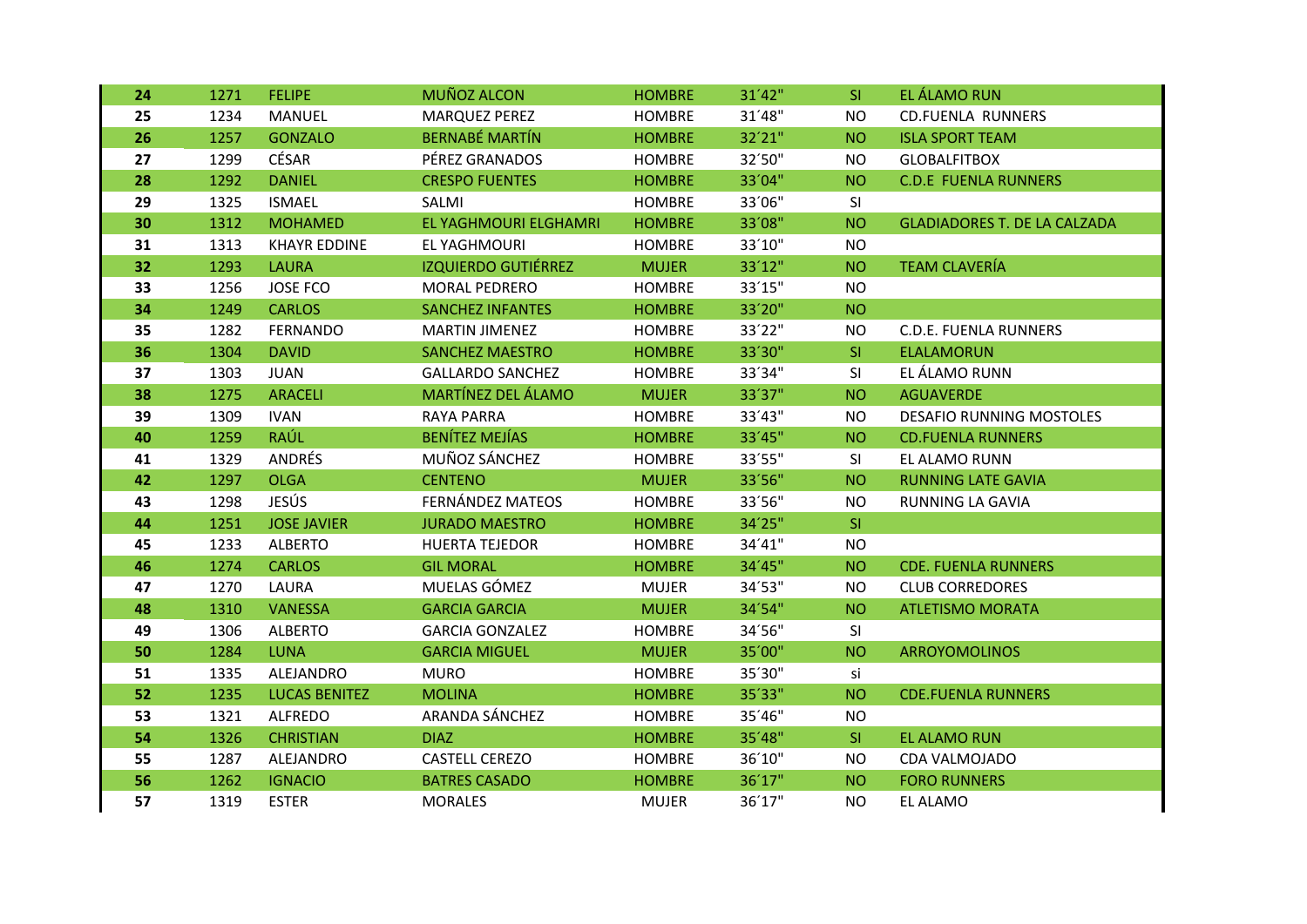| 58 | 1308 | <b>DAVID</b>            | <b>RUIZ GALLEGO</b>         | <b>HOMBRE</b> | 36'34" | SI.       | <b>RUNNING EL ALAMO</b>       |
|----|------|-------------------------|-----------------------------|---------------|--------|-----------|-------------------------------|
| 59 | 1263 | <b>MIGUEL</b>           | <b>LARA GARCIA</b>          | <b>HOMBRE</b> | 36'50" | <b>NO</b> | <b>FORO RUNNERS</b>           |
| 60 | 1296 | <b>JAVIER</b>           | <b>REYES RODRÍGUEZ</b>      | <b>HOMBRE</b> | 36'56" | <b>NO</b> | <b>TIGERS</b>                 |
| 61 | 1261 | <b>SANTOS LUIS</b>      | <b>RUIZ HERNANDO</b>        | <b>HOMBRE</b> | 37'00" | <b>NO</b> | ATLETISMO SIGUENZA            |
| 62 | 1281 | <b>LAURA</b>            | <b>HERRERO GONZALEZ</b>     | <b>MUJER</b>  | 37'01" | <b>NO</b> | <b>C.D.E. FUENLA RUNNERS</b>  |
| 63 | 1230 | <b>JUAN RAMON</b>       | DE CASO ALEGRE              | <b>HOMBRE</b> | 37'35" | <b>NO</b> | CAT ARROYOMOLINOS             |
| 64 | 1317 | <b>ADRIAN</b>           | <b>RAMIREZ MARTIN</b>       | <b>HOMBRE</b> | 38'14" | <b>NO</b> |                               |
| 65 | 1322 | <b>FRANCISCO JAVIER</b> | YESTERA RODRIGUEZ           | <b>HOMBRE</b> | 38'17" | NO.       | EL ÁLAMO RUNN                 |
| 66 | 1265 | <b>MARCOS</b>           | <b>MORA ALONSO</b>          | <b>HOMBRE</b> | 38'18" | <b>NO</b> |                               |
| 67 | 1314 | <b>MAITE</b>            | PECES HERNANDEZ             | <b>MUJER</b>  | 38'23" | <b>SI</b> |                               |
| 68 | 1253 | <b>JUAN MANUEL</b>      | <b>HERNÁNDEZ GÓMEZ</b>      | <b>HOMBRE</b> | 39'07" | <b>NO</b> | MONATAÑEROS SIERRA DE BÉJAR   |
| 69 | 1232 | <b>DAVID</b>            | <b>HUERTA TEJEDOR</b>       | <b>HOMBRE</b> | 39'14" | <b>NO</b> |                               |
| 70 | 1323 | <b>JUAN PEDRO</b>       | <b>DEL CASTILLO SERRANO</b> | <b>HOMBRE</b> | 39'18" | NO        |                               |
| 71 | 1289 | <b>IVAN DAVID</b>       | <b>VILA HERNANDEZ</b>       | <b>HOMBRE</b> | 39'35" | <b>NO</b> | <b>CD.FUENLA RUNNERS</b>      |
| 72 | 1316 | <b>ISAAC</b>            | <b>RAMIREZ</b>              | <b>HOMBRE</b> | 40'10" | <b>NO</b> |                               |
| 73 | 1300 | <b>TOMÁS</b>            | <b>DUENAS CARMONA</b>       | <b>HOMBRE</b> | 40'40" | <b>NO</b> |                               |
| 74 | 1301 | <b>LUCÍA</b>            | <b>DUENAS GIRELA</b>        | <b>MUJER</b>  | 40'42" | <b>NO</b> |                               |
| 75 | 1305 | <b>EDUARDO</b>          | LUENGO BLAZQUEZ             | <b>HOMBRE</b> | 41'05" | <b>NO</b> | <b>FUENLA RUNNERS</b>         |
| 77 | 1231 | <b>JOHN</b>             | <b>CHEBII</b>               | <b>HOMBRE</b> | 41'20" | NO        | EL BOSQUE DE LA CASA DE CAMPO |
| 78 | 1285 | <b>PEDRO</b>            | ÁLVAREZ MARCOS              | <b>HOMBRE</b> | 41'47" | <b>NO</b> |                               |
| 79 | 1324 | <b>JOSE IGNACIO</b>     | <b>GARCIA ZABALA</b>        | <b>HOMBRE</b> | 42'29" | SI        | EL ÁLAMO RUNN                 |
| 80 | 1260 | <b>LUIS</b>             | <b>CARRASCO ARMENTEROS</b>  | <b>HOMBRE</b> | 43'42" | <b>NO</b> | <b>CDE FUENLA RUNNERS</b>     |
| 81 | 1240 | <b>DAVID</b>            | <b>BERMEJO CLEMENTE</b>     | <b>HOMBRE</b> | 43'42" | <b>NO</b> | <b>FUENLARUNNERS</b>          |
| 82 | 1252 | RAÚL                    | <b>NAJERA CRESPO</b>        | <b>HOMBRE</b> | 43'42" | <b>NO</b> | <b>FUENLA RUNNER</b>          |
| 83 | 1327 | <b>JAVIER</b>           | <b>LOMBARDO ARELLANO</b>    | <b>HOMBRE</b> | 44'22" | <b>NO</b> | <b>CORREDORES</b>             |
| 84 | 1328 | <b>NACHO</b>            | GÓMEZ PEÑA                  | <b>HOMBRE</b> | 44'22" | SI        |                               |
| 85 | 1294 | <b>ISRAEL</b>           | <b>PORTILLO</b>             | <b>HOMBRE</b> | 44'52" | SI        | EL ÁLAMO RUUN                 |
| 86 | 1315 | <b>FRANCISCO</b>        | <b>CAMPOS</b>               | <b>HOMBRE</b> | 45'07" | NO.       |                               |
| 87 | 1244 | <b>ALBA</b>             | NEVADO CARDEÑA              | <b>MUJER</b>  | 45'37" | SI.       | <b>EL ALAMO RUN</b>           |
| 88 | 1243 | <b>ANTONIO</b>          | <b>NEVADO MARIN</b>         | <b>HOMBRE</b> | 45'37" | SI.       | EL ALAMO RUN                  |
| 89 | 1245 | <b>ALVARO</b>           | <b>MEJIAS RODRIGUEZ</b>     | <b>HOMBRE</b> | 45'38" | <b>NO</b> | EL ALAMO RUN                  |
| 90 | 1334 | <b>JOSE IGNACIO</b>     | <b>MANRIQUE</b>             | <b>HOMBRE</b> | 45'38" | <b>NO</b> |                               |
| 91 | 1283 | <b>NORBERTO</b>         | <b>GABRIEL SANCHEZ</b>      | <b>HOMBRE</b> | 46'49" | <b>NO</b> | <b>FUENLA RUNNERS</b>         |
| 92 | 1332 | <b>CRISTINA</b>         | <b>ORTEGA</b>               | <b>MUJER</b>  | 47'22" | NO.       | <b>FUENLA RUNNERS</b>         |